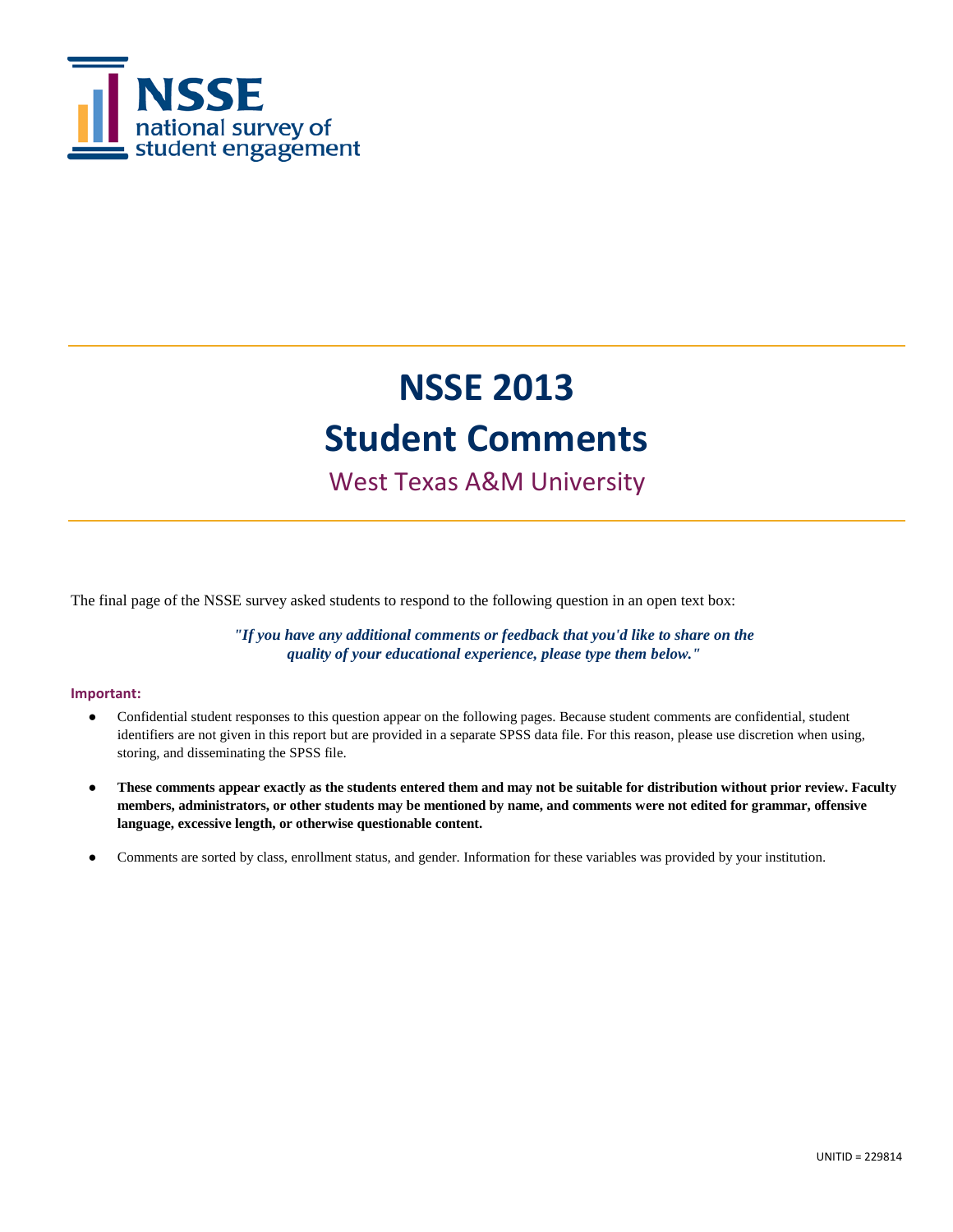# NSSE<br>
national survey of<br>
student engagement

# **NSSE 2013 Student Comments**

| Class      | <b>Enrollment</b> | Gender | <b>Comments</b>                                                                                                                                                                                                                                                                                                                                                                                                                                                                                                                                                                                                                                                                                                                                                                                                                                                                                                                                                                                                                                                                                                                                                                                                                                                                                                                                                                                                            |
|------------|-------------------|--------|----------------------------------------------------------------------------------------------------------------------------------------------------------------------------------------------------------------------------------------------------------------------------------------------------------------------------------------------------------------------------------------------------------------------------------------------------------------------------------------------------------------------------------------------------------------------------------------------------------------------------------------------------------------------------------------------------------------------------------------------------------------------------------------------------------------------------------------------------------------------------------------------------------------------------------------------------------------------------------------------------------------------------------------------------------------------------------------------------------------------------------------------------------------------------------------------------------------------------------------------------------------------------------------------------------------------------------------------------------------------------------------------------------------------------|
| First-year | Full-time         | Female | West Texas A&M University is the most friendly campus I have ever been to. I love being a Buff and interacting<br>with knowledgeable staff! GO WT!                                                                                                                                                                                                                                                                                                                                                                                                                                                                                                                                                                                                                                                                                                                                                                                                                                                                                                                                                                                                                                                                                                                                                                                                                                                                         |
| First-year | Full-time         | Female | Teachers should post their grades on line faster and provide handout notes to study. Also, the teachers should be<br>more "hans on" when the teach so it's not so boring.                                                                                                                                                                                                                                                                                                                                                                                                                                                                                                                                                                                                                                                                                                                                                                                                                                                                                                                                                                                                                                                                                                                                                                                                                                                  |
| First-year | Full-time         | Female | Dorm rooms should be much cheaper. It costs over \$2000 a semster for me to share a room with another person. It's<br>way cheaper to live at Legends Apartment Complex. I could get a two bedroom/two bathroom for roughly \$300 a<br>month. If the cost of the dorms went down, more people would stay on campus.                                                                                                                                                                                                                                                                                                                                                                                                                                                                                                                                                                                                                                                                                                                                                                                                                                                                                                                                                                                                                                                                                                         |
| First-year | Full-time         | Male   | WT has been helpful in all aspects. I feel that every person on staff here from secretaries to professors want to do<br>everything they can so that you leave WT successful.                                                                                                                                                                                                                                                                                                                                                                                                                                                                                                                                                                                                                                                                                                                                                                                                                                                                                                                                                                                                                                                                                                                                                                                                                                               |
| First-year | Full-time         | Male   | West Texas A & M university is not worth the money. Would of been better off taking classes at a two year school.<br>Now my GPA is permanently screwed.                                                                                                                                                                                                                                                                                                                                                                                                                                                                                                                                                                                                                                                                                                                                                                                                                                                                                                                                                                                                                                                                                                                                                                                                                                                                    |
| First-year | Full-time         | Male   | THIS SURVEY IS A WASTE OF TIME!!!!                                                                                                                                                                                                                                                                                                                                                                                                                                                                                                                                                                                                                                                                                                                                                                                                                                                                                                                                                                                                                                                                                                                                                                                                                                                                                                                                                                                         |
| First-year | Full-time         | Male   | my campus is great, our faculty/staff, and even head of the school, push to make sure that its about the student<br>above anything. However, on a scale from 1-10, the awareness/encouragement/support for Greek Life, is definitely<br>at a 3, if not lower. I feel that is something that desperately needs to be addressed.                                                                                                                                                                                                                                                                                                                                                                                                                                                                                                                                                                                                                                                                                                                                                                                                                                                                                                                                                                                                                                                                                             |
| First-year | Full-time         | Male   | One of the greatest flaws of this university is that too many students go home on the weekends.                                                                                                                                                                                                                                                                                                                                                                                                                                                                                                                                                                                                                                                                                                                                                                                                                                                                                                                                                                                                                                                                                                                                                                                                                                                                                                                            |
| First-year | Full-time         | Male   | In my opinion I think that most classes give too much homework not thinking that we the students have other<br>classes as well, but i guess it's part of college right?                                                                                                                                                                                                                                                                                                                                                                                                                                                                                                                                                                                                                                                                                                                                                                                                                                                                                                                                                                                                                                                                                                                                                                                                                                                    |
| Senior     | Full-time         | Female | With some exceptions I have found my educational experience at WTAMU to be very frustrating. I do not feel that I<br>know how to write good quality academic papers and when I have asked instructors for assistance they are usually<br>not able to provide feedback to assist me with my academic writing performance or they refer me to another<br>department that does not assist with what I need help with. In one class this semester I have ten, 6 page papers due.<br>One paper each week for ten weeks, plus the required readings and research needed to write those papers. The<br>instructor is very rigid and difficult to communicate with so I do not see my experience with this course as being a<br>pleasant one. I have an incomplete in one class due to not knowing how to write a ten page historiography. I have<br>three additional papers due this semester and do not feel I have the skills or access to the resources to write the<br>required papers. This is college and I realize papers are apart of academia. I do not think it is asking too much to<br>provide access to resources to help students succeed at this critical academic skill. I can do research, and I can<br>formulate ideas, but putting them together on paper is where I need help, and my efforts to find help with this have<br>failed so far resulting in frustration and souring my opinion of the University. |
|            |                   |        | I do not see how my education so far is applicable to a real world setting. I've had courses where the instructor used<br>an outdated textbook he co-authored rather than using a current up-to-date textbook someone else authored. I've<br>had an instructor who would continually go off topic during lecture, and test on material that was never covered<br>and not found in the required readings, start tests before the class time started, extend the test past the end of the<br>class period, and then randomly round exam grades. (Why test in the first place if you are going to randomly round<br>grades and test on information never covered.) I've had instructors never respond to emails for online courses. I've<br>also had a few instructors that seemed sincerely interested in teaching, the subject matter, the students, and that<br>would provide feedback related to my course questions. There seems to be a great divide between the instructors<br>who care, and those who do not care. Unfortunately those that due care are in the minority. The instructors I think<br>are excellent that I've had this academic school year are Dr. J. Kunz, Dr. M. Cuevas, Dr. D. Sissom, and Ms. C.<br>Bowers. Having the majority of my instructors seem to not care about the quality of education they provide is very<br>frustrating for me as a student.                                        |
|            |                   |        | I was a transfer student and at the start of the summer. I had to make more than 10 phone calls and several campus<br>visits before I could get enrolled for the first summer session. The individual taking care of transfers kept telling me<br>my application was with the registrar's office. The registrar's office kept telling me they did not have my<br>application. I had to go through the same motions of speaking to individuals in person for the third time before<br>someone actually found out that my application had not been "imported" from the State application system. This<br>was very frustrating since I was trying to take classes in the first summer session and was not admitted to the<br>University until a day or two before the semester began. Also, when I called for academic advising I was told to<br>"show up" and someone in Academic Advising could help me. The individual I spoke to was very uninterested in<br>helping me with my questions, and I started to leave without having the assistance I needed to enroll. Luckily his<br>supervisor noticed my frustration and directed me to come into her office where she helped me to decide find an<br>adviser for my major, and decide on classes to take once the enrollment process was completed. I'm not sure I<br>would have attended WTAMU if she did not intervene and help in the way that she did.               |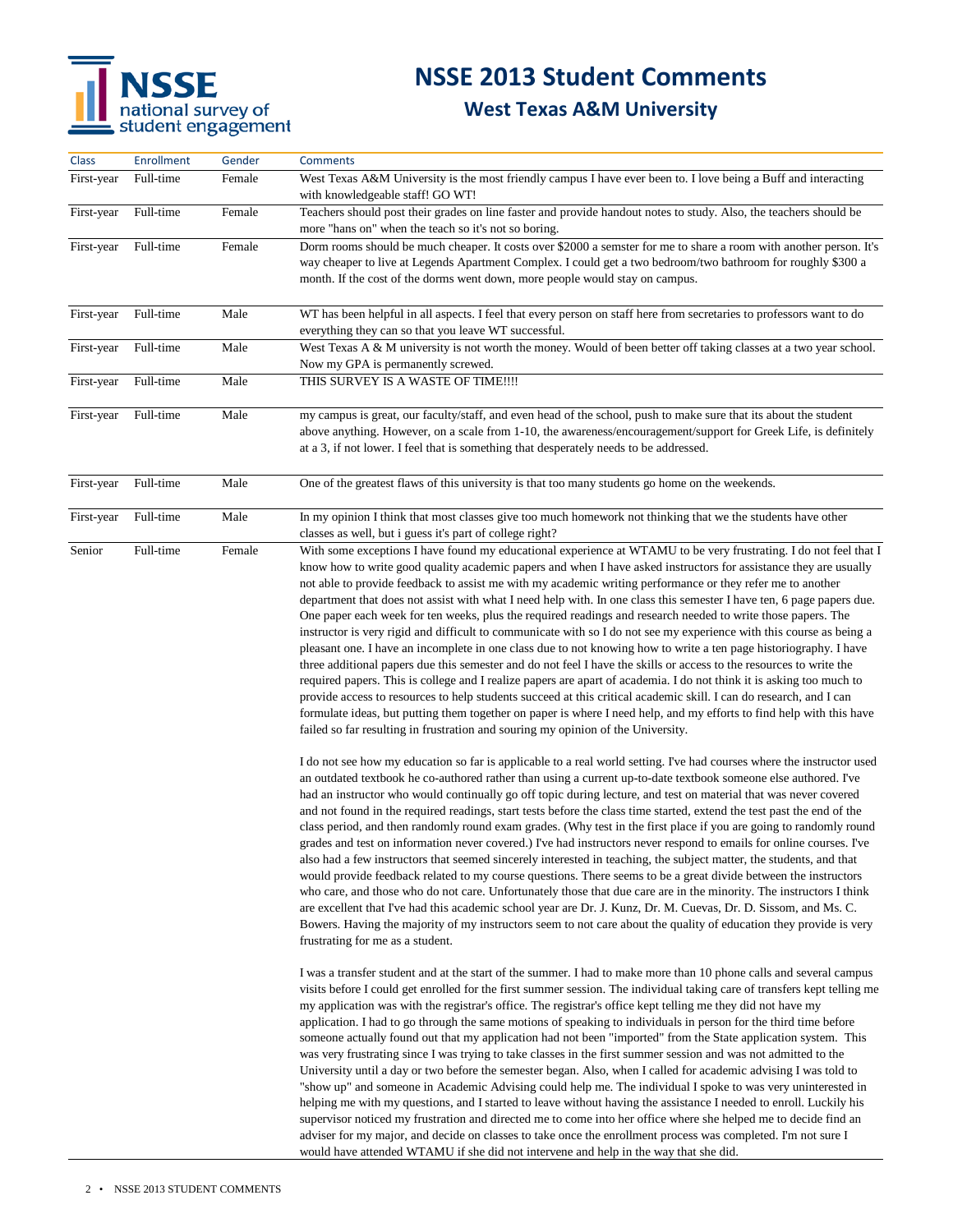

#### **West Texas A&M University**

| <b>Class</b> | Enrollment | Gender | <b>Comments</b>                                                                                                                                                                                                                                                                                                                                                                                                                                                                                                                                                                                                                                                                                                                                                                                                                                                                                                                                                                                                                                                                                                                                                                                                                                                                                                                                                                                                                                                                                                                                                                                                                                                                                                                                                                                                                                                                                                                                                                                                                                                                                                                                                                                                                                                                                                                                                                                                                                                                                                                                                                                                                                                                                                 |
|--------------|------------|--------|-----------------------------------------------------------------------------------------------------------------------------------------------------------------------------------------------------------------------------------------------------------------------------------------------------------------------------------------------------------------------------------------------------------------------------------------------------------------------------------------------------------------------------------------------------------------------------------------------------------------------------------------------------------------------------------------------------------------------------------------------------------------------------------------------------------------------------------------------------------------------------------------------------------------------------------------------------------------------------------------------------------------------------------------------------------------------------------------------------------------------------------------------------------------------------------------------------------------------------------------------------------------------------------------------------------------------------------------------------------------------------------------------------------------------------------------------------------------------------------------------------------------------------------------------------------------------------------------------------------------------------------------------------------------------------------------------------------------------------------------------------------------------------------------------------------------------------------------------------------------------------------------------------------------------------------------------------------------------------------------------------------------------------------------------------------------------------------------------------------------------------------------------------------------------------------------------------------------------------------------------------------------------------------------------------------------------------------------------------------------------------------------------------------------------------------------------------------------------------------------------------------------------------------------------------------------------------------------------------------------------------------------------------------------------------------------------------------------|
| Senior       | Full-time  | Female | My advisor hasno idea what she is doing when making my schedule. She should work in collaboration with the<br>Education professors when making schedules                                                                                                                                                                                                                                                                                                                                                                                                                                                                                                                                                                                                                                                                                                                                                                                                                                                                                                                                                                                                                                                                                                                                                                                                                                                                                                                                                                                                                                                                                                                                                                                                                                                                                                                                                                                                                                                                                                                                                                                                                                                                                                                                                                                                                                                                                                                                                                                                                                                                                                                                                        |
| Senior       | Full-time  | Female | I love to read but during the school semester I very little time, between 5 classes and 2 kids by myself I have very<br>little time to read the chapters either. I usually just hit the highlights and take notes in class.                                                                                                                                                                                                                                                                                                                                                                                                                                                                                                                                                                                                                                                                                                                                                                                                                                                                                                                                                                                                                                                                                                                                                                                                                                                                                                                                                                                                                                                                                                                                                                                                                                                                                                                                                                                                                                                                                                                                                                                                                                                                                                                                                                                                                                                                                                                                                                                                                                                                                     |
| Senior       | Full-time  | Female | The advisory staff in Agriculture has been VERY helpful with any assistance or information that I have needed.<br>They are all very passionate about their fields of expertise and that excitement has helped to keep the attention of<br>most during class and kept class interesting and enjoyable. I have learned much while attending WTAMU and<br>would STRONGLY suggest it to others in order to obtain or further their career.                                                                                                                                                                                                                                                                                                                                                                                                                                                                                                                                                                                                                                                                                                                                                                                                                                                                                                                                                                                                                                                                                                                                                                                                                                                                                                                                                                                                                                                                                                                                                                                                                                                                                                                                                                                                                                                                                                                                                                                                                                                                                                                                                                                                                                                                          |
| Senior       | Full-time  | Female | My educational experience has been extremely rewarding! The faculty and curriculum at WTAMU are top-notch!                                                                                                                                                                                                                                                                                                                                                                                                                                                                                                                                                                                                                                                                                                                                                                                                                                                                                                                                                                                                                                                                                                                                                                                                                                                                                                                                                                                                                                                                                                                                                                                                                                                                                                                                                                                                                                                                                                                                                                                                                                                                                                                                                                                                                                                                                                                                                                                                                                                                                                                                                                                                      |
| Senior       | Full-time  | Female | I love WTAMU, and the faculty/level of learning are spectacular. One thing I would like to see change is the<br>amount of emphasis put on Greek Life. It seems like the university doesn't support it's Greek Life here. A study by<br>the University of Missouri found that Greeks throughout the US and Canada are more involved on their campuses<br>and rate their overall university experience better. So, my question is why are we not supporting our Universities<br>Greek Life? A university of our size should have 25% of it's student body involved in Greek Life while our<br>University has little over 7% involved in a Greek Organization. The statistic for our university may include non-<br>social Greek Organization, because it doesn't specify if those listed are IFC or Panhellenic. Studies show that<br>members of a social Fraternity or Sorority are more likely to remain in college and obtain a degree than non-<br>affiliated students. Nationally, 71% of all fraternity and sorority members graduate, while only 50% of non-<br>members graduate. Not only that all fraternity and sorority GPA is higher than the overall collegiate GPA. On this<br>campus alone most student run organizations are dominated by Greek leadership where currently our Student Body<br>President, Vice President, and Chief Justice are affiliated with a Fraternity. Also, typically students that serve on a<br>university committee here are affiliated with a Greek organization. Nationally over 85% of university student<br>leaders are members of a Greek-letter organizations. If Greek organizations build better students why isn't the<br>university focusing it's efforts there? I believe we as a university could do a better job to support Greek endeavors<br>and build a stronger community to help our universities growth. There should be some sort of assistance/effort to<br>create Greek housing due to the fact that they already proven successful living learning communities. Even the<br>most recent NSSE Student Engagement Annual Report states that those affiliated were more engaged students than<br>non-members. Not only that those in Greek life engaged in more active learning and co-curricular activities. The<br>study by the University of Missouri found that fraternity or sorority members are more involved in their<br>communities; and give more generously to their Alma Maters. Nationally Greeks give approximately 75% of all<br>money donated to universities. Overall I think it would benefit WTAMU to build a better Greek Community. Please<br>take into consideration the information I have provided. Thank you.<br>Sources: |

http://cft.vanderbilt.edu/files/Fostering-Student-Engagement-Campuswide-Annual-Results-NSSE-11.pdf http://greeklife.missouri.edu/wp-content/uploads/2011/12/university\_of\_missouri\_npower\_report\_final.pdf

| Senior | Full-time | Female | I dislike that my adviser is a professor. I feel like the professors are too busy to fully commit to the student and<br>helping them succeed.<br>I also feel like going to class, this semester, is a huge waste of my time. The professors just go over their power<br>points and do not ever try to engage students. Spring break is almost here and I do not feel like I have learned<br>anything. I have talked to others students and they all agree.                                        |
|--------|-----------|--------|---------------------------------------------------------------------------------------------------------------------------------------------------------------------------------------------------------------------------------------------------------------------------------------------------------------------------------------------------------------------------------------------------------------------------------------------------------------------------------------------------|
| Senior | Full-time | Female | The quality of education isn't quite up to par. There are a few professors that try to help the students by making a<br>course easy. It helps the students with a decent grade, but doesn't help in learning the material. At the other<br>university I attended, I took lower level classes that were harder and more in depth that some of the higher level<br>classes at WT. I think WT could work on the quality of their professors as well as the quality of the coursework and<br>courses. |
| Senior | Full-time | Female | Overall, I have had a great educational experience at West Texas A&M University. I am very satisfied with the<br>knowledge and skills I have gained throughout my college career. I would definitely recommend this university to<br>other students.                                                                                                                                                                                                                                              |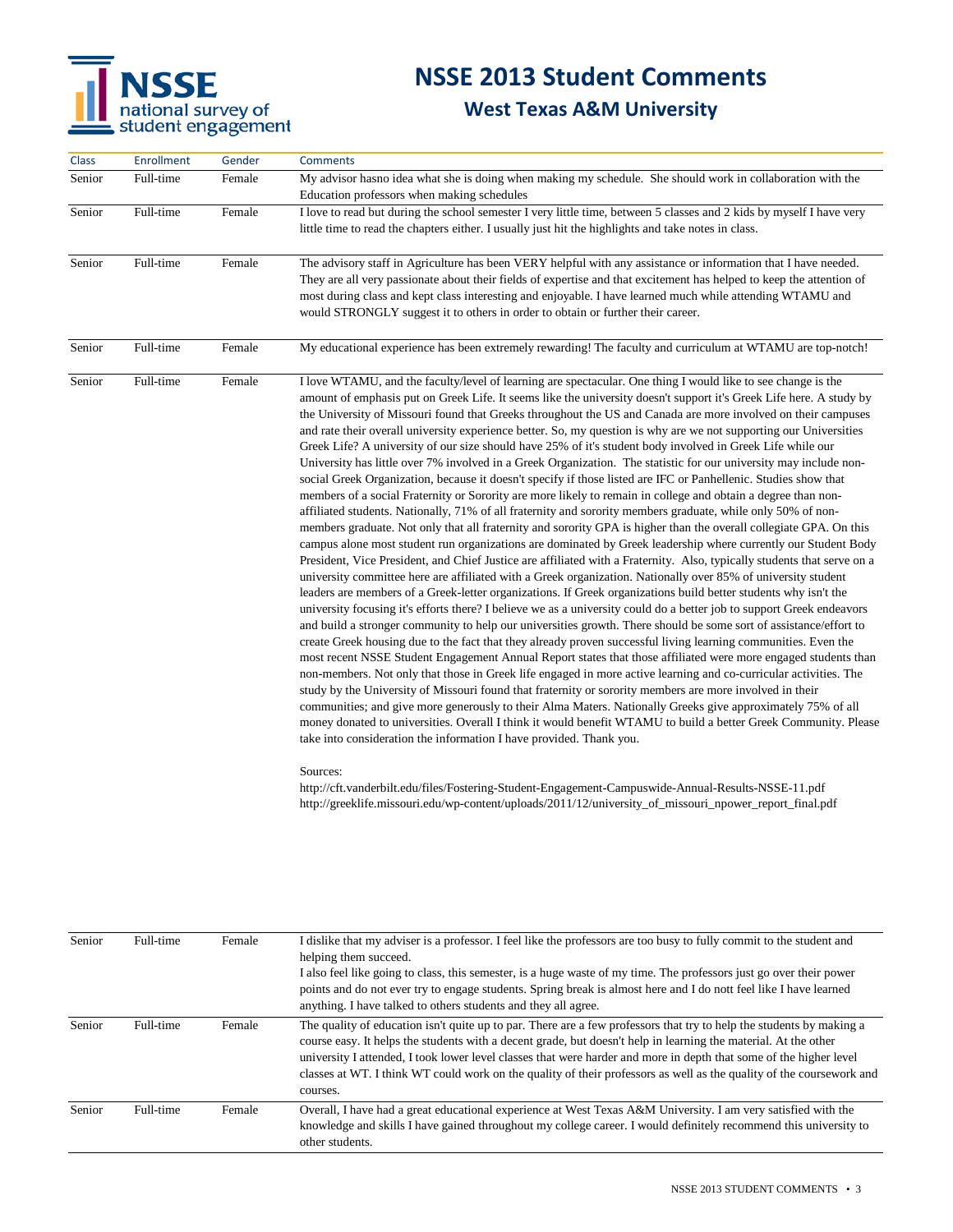

#### **West Texas A&M University**

| <b>Class</b> | Enrollment | Gender | <b>Comments</b>                                                                                                                                                                                                                                                                                                                                                                                                                                                                                                                                                                                                                                                                                                                                                                                                                                                                                                                                                                                                                                                                                                                                                                                                                                                                                                                                                                                                                                                           |
|--------------|------------|--------|---------------------------------------------------------------------------------------------------------------------------------------------------------------------------------------------------------------------------------------------------------------------------------------------------------------------------------------------------------------------------------------------------------------------------------------------------------------------------------------------------------------------------------------------------------------------------------------------------------------------------------------------------------------------------------------------------------------------------------------------------------------------------------------------------------------------------------------------------------------------------------------------------------------------------------------------------------------------------------------------------------------------------------------------------------------------------------------------------------------------------------------------------------------------------------------------------------------------------------------------------------------------------------------------------------------------------------------------------------------------------------------------------------------------------------------------------------------------------|
| Senior       | Full-time  | Female | I have enjoyed my professors very much. My only dissatisfaction with this school is the administration/presidential<br>department. The president does not appear to genuinely be interested in students as individuals rather than a mass.                                                                                                                                                                                                                                                                                                                                                                                                                                                                                                                                                                                                                                                                                                                                                                                                                                                                                                                                                                                                                                                                                                                                                                                                                                |
| Senior       | Full-time  | Female | I had a great experience at WTAMU. I am a graduate and am starting my employment opportunity. Thanks to<br>WTAMU for giving me great knowledge and allowing me to get a good education.                                                                                                                                                                                                                                                                                                                                                                                                                                                                                                                                                                                                                                                                                                                                                                                                                                                                                                                                                                                                                                                                                                                                                                                                                                                                                   |
| Senior       | Full-time  | Female | The best courses I took were the ones for my major. The English professors have made sure that I understand what<br>I am doing and help when I am unsure of the concept that is being taught.                                                                                                                                                                                                                                                                                                                                                                                                                                                                                                                                                                                                                                                                                                                                                                                                                                                                                                                                                                                                                                                                                                                                                                                                                                                                             |
| Senior       | Full-time  | Female | I've really enjoyed my time here at WT. Most of my professors have been great. But, I'm not sure why tenured<br>professors seem to be able to do what ever they please. In Fall of 2011 I was put through the WORST course of my<br>undergraduate career. I never had test anxiety until I took that class. I became depressed, lost weight because I was<br>too stressed to have an appetite, and my performance in other classes suffered because of the ridiculous time<br>devotion he expected for that class. I was in the online section, and the lectures were never helpful and always came<br>across as rude and condescending because the professor thought using his dry sense of humor was appropriate to<br>tell students how stupid they are and how smart he was. He's not even allowed to teach an online section anymore<br>because the department received so many complaints from students about the absurd time limitations on tests (I<br>remember he calculated 24 seconds per question on one test. I can't even read and process a question and 4-5<br>answers that fast). I had to drop the second semester of that course last spring because I started having panic<br>attacks. I'm now taking the face-to-face version of that class. Things aren't much better. Why is it that one course<br>can mar my entire undergrad career because of one awful professor, who shouldn't even be teaching in the first<br>place? Because he has tenure. |
| Senior       | Full-time  | Female | The reading requirements for my courses are almost too much to do. I have to read the chapters to succeed but<br>sometimes I do not have time because of other course assignments. Other than that my educational experience has<br>been excellent.                                                                                                                                                                                                                                                                                                                                                                                                                                                                                                                                                                                                                                                                                                                                                                                                                                                                                                                                                                                                                                                                                                                                                                                                                       |
| Senior       | Full-time  | Female | Out of my three classes this semester, one meets once a week with no reading assignments, one is online with tons<br>of reading, and the last only meets twice a semester (no reading).                                                                                                                                                                                                                                                                                                                                                                                                                                                                                                                                                                                                                                                                                                                                                                                                                                                                                                                                                                                                                                                                                                                                                                                                                                                                                   |
| Senior       | Full-time  | Female | I have been so encouraged by the professors they have given me positive thoughts to achieve my goals. I would tell<br>other individuals to earn their degree through West Texas this university has been an incredible learning experience<br>for me.                                                                                                                                                                                                                                                                                                                                                                                                                                                                                                                                                                                                                                                                                                                                                                                                                                                                                                                                                                                                                                                                                                                                                                                                                     |
| Senior       | Full-time  | Female | I came to WT to pursue a career in professional nursing. I was completely disappointed in several of the nursing<br>teaching staff. I changed my major because I was forced to do so by a nursing instructor. I was not in a position to<br>complain at the time. Since then, the instructor in question was dismissed (I was told.). Because of her teaching,<br>many nursing students did not finish their course of study. I appreciate the fact that WT has some very good<br>instuctors and professors. I do not appreciate that some faculty members have been able to ruin the careers of many<br>students and have wasted the tuition.fees, and extreme expense of attending the school of nursing at WT. It takes a<br>commendable academic record to be admitted in to School of Nursing at WTAMU. My excellent academic record<br>was nearly ruined by my attendance as well as many other students. I have made the President's List twice since                                                                                                                                                                                                                                                                                                                                                                                                                                                                                                              |

exiting the nursing program trying to salvage my academic record. . I would commend the Social Work Department for excellence in their faculty and teaching methods. I hope that the future of the nursing program will be reevaluated on a regular basis in regards to student exit levels and for the college to get input from students on a private basis as to the success of that department. It is a shame that the healthcare profession in our area has been deprived of some good nurses because an instructor was prejudice or discriminatory.

| Senior | Full-time | Female | I have truly enjoyed my educational experience at WTAMU. It is a University that offers more than a degree. It<br>offers a new way of thinking, a new view on life and hope and belief in yourself that you can make a difference in<br>the world!                                                                               |
|--------|-----------|--------|----------------------------------------------------------------------------------------------------------------------------------------------------------------------------------------------------------------------------------------------------------------------------------------------------------------------------------|
| Senior | Full-time | Female | It was a very inspirational experience and it will never be forgotten because it has helped get my goals reached<br>within my own time frame. This will be a great life for me in the field that I have always wanted to be in since a<br>small child. Thank you once again for this educational experience, it was worth while. |
| Senior | Full-time | Female | Some classes do not push students to work harder. In some cases students are able to procrastinate because the<br>professor allows the assignment to be turned in late.                                                                                                                                                          |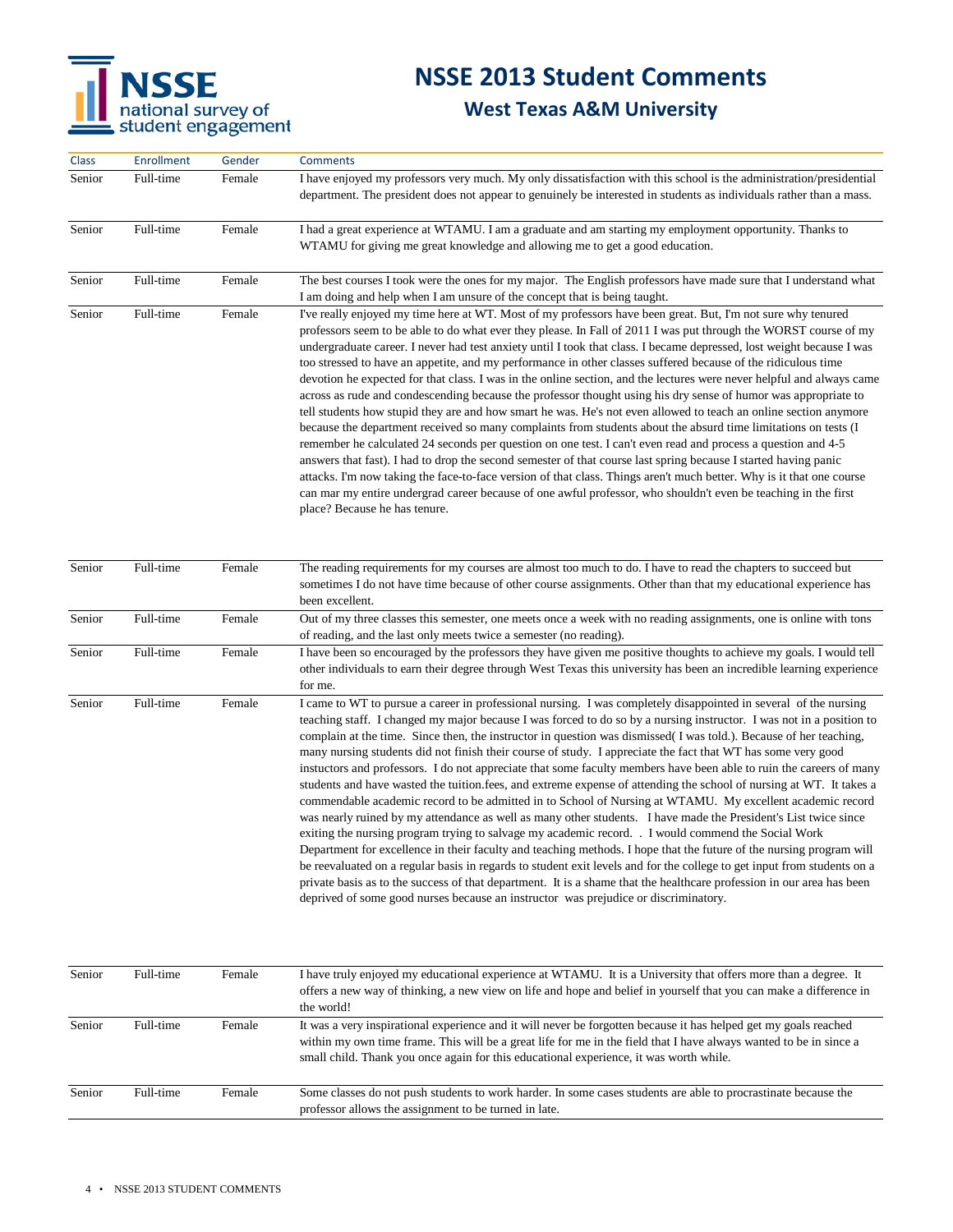

| Class  | <b>Enrollment</b> | Gender | <b>Comments</b>                                                                                                                                                                                                                                                                                                                                                                                                                                                                                                                                                                                                                                                                                                                                                                                                                                                                                                                                                                                                                                                                                                                                                                                                         |
|--------|-------------------|--------|-------------------------------------------------------------------------------------------------------------------------------------------------------------------------------------------------------------------------------------------------------------------------------------------------------------------------------------------------------------------------------------------------------------------------------------------------------------------------------------------------------------------------------------------------------------------------------------------------------------------------------------------------------------------------------------------------------------------------------------------------------------------------------------------------------------------------------------------------------------------------------------------------------------------------------------------------------------------------------------------------------------------------------------------------------------------------------------------------------------------------------------------------------------------------------------------------------------------------|
| Senior | Full-time         | Female | For a single, working, commuting mother trying to get an education, i found several of the courses require more<br>than i have time for. Outside of class group assignments and large projects are almost impossible to do because of<br>work, parenting responsibilities, and commuting from 75 miles away.                                                                                                                                                                                                                                                                                                                                                                                                                                                                                                                                                                                                                                                                                                                                                                                                                                                                                                            |
| Senior | Full-time         | Female | As a transfer student I was concerned about about how well I would make the transition to a new school. I was<br>concerned about not fitting in with students or faculty. I have had the most wonderful experience at WT. The<br>faculty members are nothing but kind and helpful and the students are great. I have had a better experience here<br>then I expected, and have flourished more on this campus than I would've anywhere. This is the best place to be!                                                                                                                                                                                                                                                                                                                                                                                                                                                                                                                                                                                                                                                                                                                                                   |
| Senior | Full-time         | Female | As a transfer student, and being in the art education program, I feel that I fell between the cracks when it came to<br>advising. My assigned advisor in the art department had no idea what to do with me as far as my education courses<br>were concerned. I had to go back and forth several times from the art department to the education department (clear<br>across from each other on campus). It also took me several weeks to even get an appointment with my art advisor,<br>Scott Frish. I also feel that I was ill-advised since there were gaps in my understanding of the classes I needed and<br>did not need in order to graduate. I need financial aid funding to attend college, and now since my schedule ended<br>up being messed up due to misinformation and not being advised well, I may not get that assistance. I strongly feel<br>that the university needs to make advising a stronger priority. Registration is stressful when there are not enough<br>advisors to meet with that have the knowledge needed. On top of that problem, registration and advising are done in<br>the middle of the semester when heavy coursework is occurring, stacking even more pressure on the students. |
| Senior | Full-time         | Female | I'm strictly online student, so this questionary was drawn to that ex: college activities                                                                                                                                                                                                                                                                                                                                                                                                                                                                                                                                                                                                                                                                                                                                                                                                                                                                                                                                                                                                                                                                                                                               |
| Senior | Full-time         | Male   | I am graduating summa cum laude in May 2013. Finishing my degree, at 43 years old, has been a wonderful<br>experience; especially interacting with the younger students. The professors I've had this past year have been most<br>helpful and encouraging.                                                                                                                                                                                                                                                                                                                                                                                                                                                                                                                                                                                                                                                                                                                                                                                                                                                                                                                                                              |
| Senior | Full-time         | Male   | I loved my last year of education in my degree of study. WTAMU had a great staff in my major and they did very<br>well in challenging us in each class, and in some courses, not even 40% of the beginning class numbers even<br>finished the courses. That is not a simple university.                                                                                                                                                                                                                                                                                                                                                                                                                                                                                                                                                                                                                                                                                                                                                                                                                                                                                                                                 |
| Senior | Full-time         | Male   | This institution was way too expensive for the degree earned. I paid 1400.00 for 12 hours in 2007, and in my final<br>semester paid 3800.00 due to an increase in fees, and one specific to my major that was an additional 30 dollars /<br>credit hour.                                                                                                                                                                                                                                                                                                                                                                                                                                                                                                                                                                                                                                                                                                                                                                                                                                                                                                                                                                |
| Senior | Full-time         | Male   | Great institution with excellent faculty. Below average tuition rate for the state, on-campus experience is homey<br>and welcoming.                                                                                                                                                                                                                                                                                                                                                                                                                                                                                                                                                                                                                                                                                                                                                                                                                                                                                                                                                                                                                                                                                     |
| Senior | Full-time         | Male   | I transferred from another four year university and was hesitant about my enrollment in West Texas A&M, I am<br>from Amarillo and was so desperate to get out of this "little town" and did not expect much from my experiences or<br>education. I could not be more pleased or incredibly proud of my future degree and alma mater! This was an<br>incredibly life changing and life improving experience. I wouldn't change anything for the world.                                                                                                                                                                                                                                                                                                                                                                                                                                                                                                                                                                                                                                                                                                                                                                   |
| Senior | Full-time         | Male   | im a grad student.                                                                                                                                                                                                                                                                                                                                                                                                                                                                                                                                                                                                                                                                                                                                                                                                                                                                                                                                                                                                                                                                                                                                                                                                      |
| Senior | Full-time         | Male   | I enjoyed my experience at WTAMU!                                                                                                                                                                                                                                                                                                                                                                                                                                                                                                                                                                                                                                                                                                                                                                                                                                                                                                                                                                                                                                                                                                                                                                                       |
| Senior | Full-time         | Male   | a lot of the reading writing and literary question answer may be skewed because my classes this term are entirely<br>mathematical in nature                                                                                                                                                                                                                                                                                                                                                                                                                                                                                                                                                                                                                                                                                                                                                                                                                                                                                                                                                                                                                                                                             |
| Senior | Full-time         | Male   | At WT the faculty is great. I am a senior, majoring in two disciplines and have yet to come across a teacher who<br>isn't willing to go to great lengths to help a student. Indeed, numerous professors have been positive influences and<br>role models to me.<br>The administrative side of the experience is quite different. One looks with dread at the prospect of visiting some                                                                                                                                                                                                                                                                                                                                                                                                                                                                                                                                                                                                                                                                                                                                                                                                                                  |
|        |                   |        | titled office whose occupant seems annoyed by one's very presence. The Business Office in particular seems utterly<br>unconcerned with students' questions, if not offended by them.<br>Ms. Miller, the Registrar, is a wonderfully helpful and informative person. By far the most enjoyable office to visit.                                                                                                                                                                                                                                                                                                                                                                                                                                                                                                                                                                                                                                                                                                                                                                                                                                                                                                          |
| Senior | Full-time         | Male   | WT is an amazing place to get an education because of the small class sizes and community feeling that surrounds                                                                                                                                                                                                                                                                                                                                                                                                                                                                                                                                                                                                                                                                                                                                                                                                                                                                                                                                                                                                                                                                                                        |
|        |                   |        | campus.                                                                                                                                                                                                                                                                                                                                                                                                                                                                                                                                                                                                                                                                                                                                                                                                                                                                                                                                                                                                                                                                                                                                                                                                                 |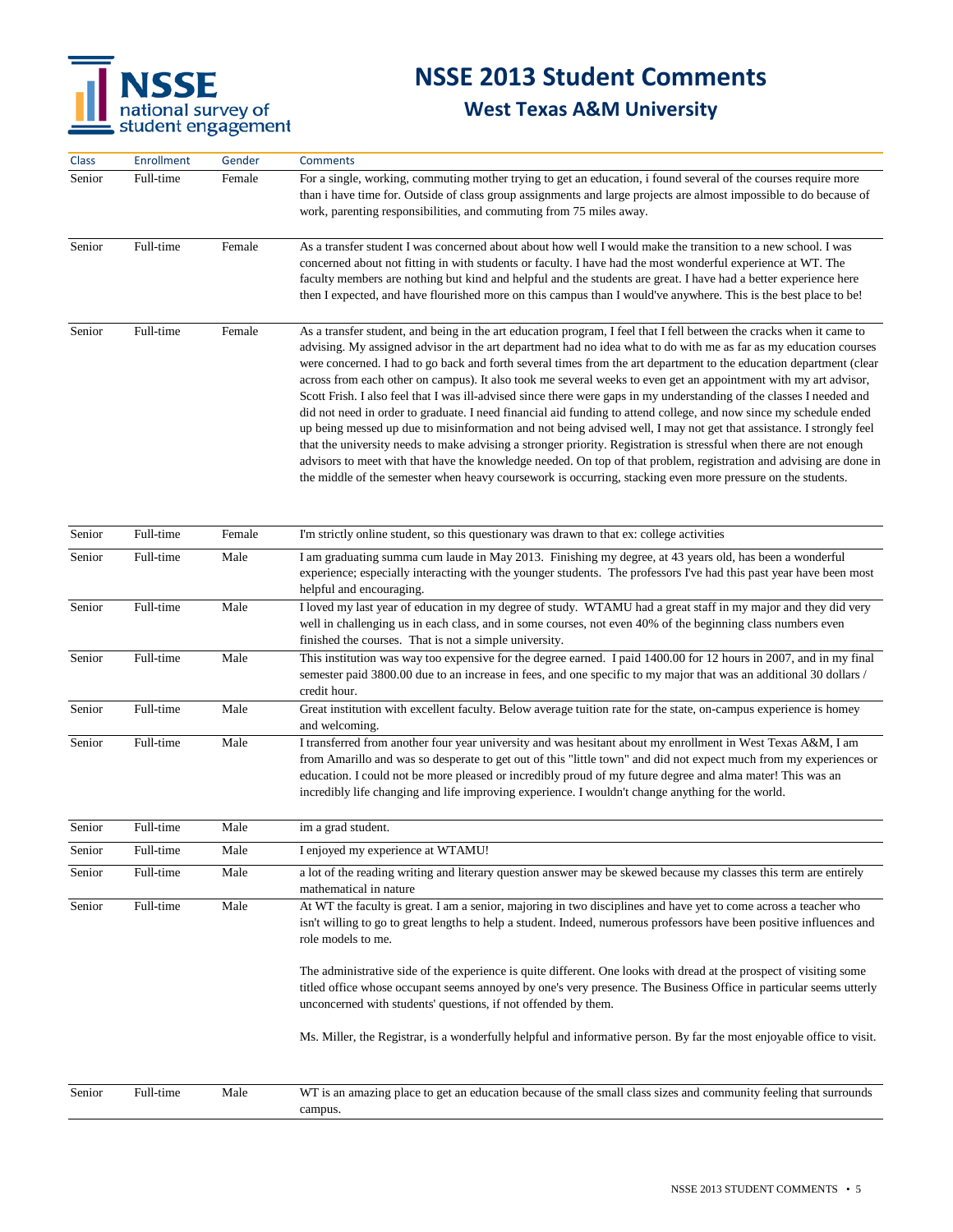

Class Enrollment Gender Comments

# **NSSE 2013 Student Comments**

|           |           | education this great at the relatively low cost we have to pay. My only real complaints are the financial aid office<br>and the registrar's office. Many times I would think I had completed the very long, complicated process of obtaining<br>financial aid only to find out that there was something else I needed to do that the financial aid office hadn't<br>informed me of the past one or two times that I'd talked to them. This process needs to become far simpler for<br>students in the future, and representatives that students speak to in this office need to be more clear in<br>communicating to and helping these students. In regards to the registrar's office, I could have graduated at the end<br>of last semester, but because I never saw an email over one summer and the university sent a letter to the wrong<br>address I didn't know what the payment deadline was and my schedule was deleted. I was only able to enroll in half<br>the classes I had been in after this happened, and as a result I had to pay for another semester of college before I<br>could graduate. I've heard of many students having the same issue, and I can't see why the registrar's office wouldn't<br>make more of an effort to contact me and other students especially when I was on the Dean's list and had already<br>been at WT for three years at that time and when my phone number and the rest of my contact information is sitting<br>inside many offices around campus, including theirs. After this happened I was frustrated enough that I almost<br>transferred to another university, and I've heard of other students that did transfer because of this. These are two<br>serious problems that need to be fixed in the very near future. Other than that it's mostly a great university. |
|-----------|-----------|-----------------------------------------------------------------------------------------------------------------------------------------------------------------------------------------------------------------------------------------------------------------------------------------------------------------------------------------------------------------------------------------------------------------------------------------------------------------------------------------------------------------------------------------------------------------------------------------------------------------------------------------------------------------------------------------------------------------------------------------------------------------------------------------------------------------------------------------------------------------------------------------------------------------------------------------------------------------------------------------------------------------------------------------------------------------------------------------------------------------------------------------------------------------------------------------------------------------------------------------------------------------------------------------------------------------------------------------------------------------------------------------------------------------------------------------------------------------------------------------------------------------------------------------------------------------------------------------------------------------------------------------------------------------------------------------------------------------------------------------------------------------------------------------------------------------------------|
| Full-time | Male      | The music professors are really great. I have found most of the business professors to be equally great, but there's<br>one or two I have had that are not very understanding of the schedule music majors must have, and have therefore                                                                                                                                                                                                                                                                                                                                                                                                                                                                                                                                                                                                                                                                                                                                                                                                                                                                                                                                                                                                                                                                                                                                                                                                                                                                                                                                                                                                                                                                                                                                                                                    |
| Full-time | Male      | been very unhelpful.<br>Financial Aid is the most inefficient office on campus. There is only one employee in the office that speaks clear                                                                                                                                                                                                                                                                                                                                                                                                                                                                                                                                                                                                                                                                                                                                                                                                                                                                                                                                                                                                                                                                                                                                                                                                                                                                                                                                                                                                                                                                                                                                                                                                                                                                                  |
|           |           | English and their methods of handling individuals are incompetent at best.                                                                                                                                                                                                                                                                                                                                                                                                                                                                                                                                                                                                                                                                                                                                                                                                                                                                                                                                                                                                                                                                                                                                                                                                                                                                                                                                                                                                                                                                                                                                                                                                                                                                                                                                                  |
|           |           | The point that makes me most angry is the tests that are given in class. I feel as though the test present do not<br>adequately asses my knowledge. Memorization is the key to a good grade. I more prefer the instructors who try to<br>learn if I understand the material as oppose to instructors want me to spit out an easily referenced value. I do not<br>feel prepared in any way for a real world job employing any knowledge I have learned at this institution. I feel as<br>though that learning is saved for graduate school. I simply cannot afford to sit through four years of school to be left<br>with an uncompetitive edge. Another issue is the lab assignments for my degree. These lab are usually given by<br>other students who simply do not care to help other students. They are just checking off a box on the checklist for<br>application to a higher institution of learning.                                                                                                                                                                                                                                                                                                                                                                                                                                                                                                                                                                                                                                                                                                                                                                                                                                                                                                               |
| Full-time | Male      | None.                                                                                                                                                                                                                                                                                                                                                                                                                                                                                                                                                                                                                                                                                                                                                                                                                                                                                                                                                                                                                                                                                                                                                                                                                                                                                                                                                                                                                                                                                                                                                                                                                                                                                                                                                                                                                       |
| Full-time | Male      | Four-year colleges are overpriced and the quality of the education does not justify the expense. The only reason I<br>am at a four-year college is because I have to be!                                                                                                                                                                                                                                                                                                                                                                                                                                                                                                                                                                                                                                                                                                                                                                                                                                                                                                                                                                                                                                                                                                                                                                                                                                                                                                                                                                                                                                                                                                                                                                                                                                                    |
| Full-time | Male      | I think to make the College of Business more effective students should be required to have a full semester of<br>internship. Where they are asked to make financial analysis, attend meetings, write a business plan, and work with<br>a current company to gain work experience. Overall I enjoyed this experience and would recommend it to everyone.                                                                                                                                                                                                                                                                                                                                                                                                                                                                                                                                                                                                                                                                                                                                                                                                                                                                                                                                                                                                                                                                                                                                                                                                                                                                                                                                                                                                                                                                     |
| Full-time | Male      | If I have a diagnosed medical condition that is affecting my learning experience, who do I go to for<br>help/consultation at the university?                                                                                                                                                                                                                                                                                                                                                                                                                                                                                                                                                                                                                                                                                                                                                                                                                                                                                                                                                                                                                                                                                                                                                                                                                                                                                                                                                                                                                                                                                                                                                                                                                                                                                |
| Full-time | Male      | As a military veteran and having attended technical schools, Community Colleges and other Universities<br>(University of South Carolina and University of Maryland), I feel that West Texas A&M University is an excellent<br>university because of the quality of instruction, professionalism of the faculty, quality of academic facilities and<br>friendliness, courtesy, respect and professionalism display by all personnel throughout the entire University<br>campus.<br>As mentioned above and being entitled to 100% of the Veterans Post-911 GI Educational Benefits, I'm very glad to<br>have selected West Texas A&M University as my school of choice. By attending WTAMU, it has enabled me to<br>further pursue and develop not only my leadership/managerial skills previously learned in the US Air Force, but<br>also, WTAMU has allowed me to broaden my knowledge in other important subject matters, that I had not studied<br>while serving in the US military.<br>My time at WTAMU has been very academically challenging, but most important, very, very rewarding, because it<br>has allowed me to further grow and mature as an individual and professional. I feel very honored to be a student at<br>WTAMU.                                                                                                                                                                                                                                                                                                                                                                                                                                                                                                                                                                                   |
|           | Full-time | Male                                                                                                                                                                                                                                                                                                                                                                                                                                                                                                                                                                                                                                                                                                                                                                                                                                                                                                                                                                                                                                                                                                                                                                                                                                                                                                                                                                                                                                                                                                                                                                                                                                                                                                                                                                                                                        |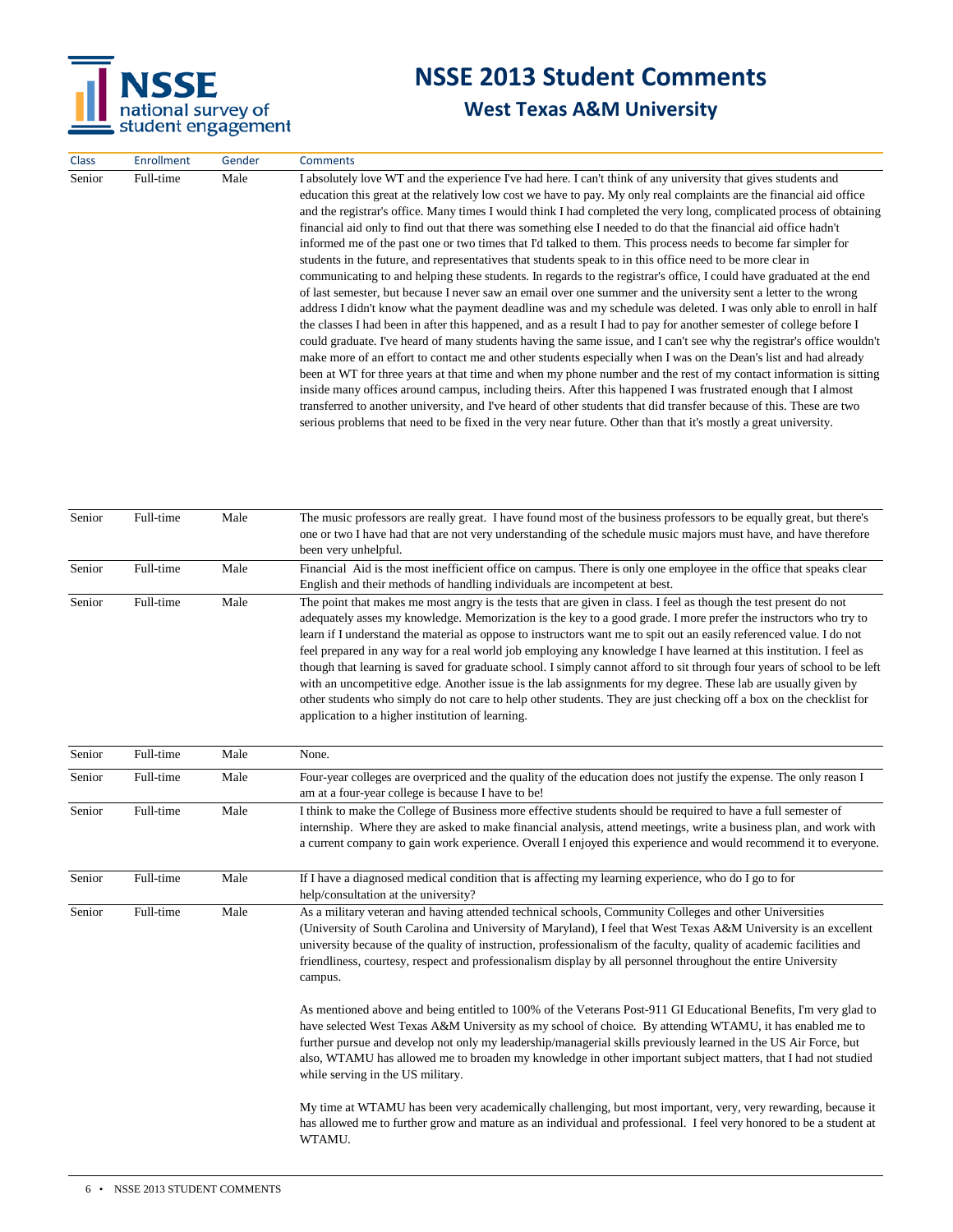# NSSE<br>
national survey of<br>
student engagement

# **NSSE 2013 Student Comments**

| <b>Class</b> | Enrollment | Gender | <b>Comments</b>                                                                                                                                                                                                                                                                                                                                                                                                                                                                                                                                                                                                                                                                                                                                                                                                                                                                                                                                                                                                                                                                                                                                                                                                                                                       |
|--------------|------------|--------|-----------------------------------------------------------------------------------------------------------------------------------------------------------------------------------------------------------------------------------------------------------------------------------------------------------------------------------------------------------------------------------------------------------------------------------------------------------------------------------------------------------------------------------------------------------------------------------------------------------------------------------------------------------------------------------------------------------------------------------------------------------------------------------------------------------------------------------------------------------------------------------------------------------------------------------------------------------------------------------------------------------------------------------------------------------------------------------------------------------------------------------------------------------------------------------------------------------------------------------------------------------------------|
| Senior       | Part-time  | Female | Most of these questions do not relate to me since I typically take online courses except for this semester and<br>lastASL is not an online course. Thank you.                                                                                                                                                                                                                                                                                                                                                                                                                                                                                                                                                                                                                                                                                                                                                                                                                                                                                                                                                                                                                                                                                                         |
| Senior       | Part-time  | Female | I have graduated. Not taking classes in spring 2013. I was primarily an online student.                                                                                                                                                                                                                                                                                                                                                                                                                                                                                                                                                                                                                                                                                                                                                                                                                                                                                                                                                                                                                                                                                                                                                                               |
| Senior       | Part-time  | Female | My two courses are both online this semester so some of these questions could have different meanings from                                                                                                                                                                                                                                                                                                                                                                                                                                                                                                                                                                                                                                                                                                                                                                                                                                                                                                                                                                                                                                                                                                                                                            |
|              |            |        | someone who is attending a brick and mortar classroom.                                                                                                                                                                                                                                                                                                                                                                                                                                                                                                                                                                                                                                                                                                                                                                                                                                                                                                                                                                                                                                                                                                                                                                                                                |
| Senior       | Part-time  | Female | online courses are ridiculous! There is an obscene amount of reading assignments with no explanation from the<br>instructor and test do not always reflect the reading material assigned. I would prefer an in class course. However,<br>this institution is the nearest one to my residence and does not offer night classes. If I had to do it all over again, I<br>would think twice before enrolling. However, at this point I am so close to graduating it would be a complete waste<br>not to finish. The truth is the only reason I am making an effort to complete my degree is because of my daughter.<br>In nearly 2 years of online classes, I have not learned anything new.                                                                                                                                                                                                                                                                                                                                                                                                                                                                                                                                                                              |
| Senior       | Part-time  | Female | I have really enjoyed my time at WTAMU. I am a better person because of the things I have learned while<br>attending this university. Overall, I do believe that I could not have done better if I had gone somewhere else.                                                                                                                                                                                                                                                                                                                                                                                                                                                                                                                                                                                                                                                                                                                                                                                                                                                                                                                                                                                                                                           |
| Senior       | Part-time  | Female | The overall quality of my experience at WTAMU has been fairly good. I am a full-time student, 26 years old, and<br>work approximately 60 hours/week. Most of the issues I do have with the campus are that WTAMU seems to be<br>geared toward students who are right out of high school and live in the dorms. My advisor refuses to assist me<br>unless I make an appointment which is very difficult for me to do since I work from 7AM-7PM Mon-Fri. I get<br>frustrated mostly in dealing with my advisor because I feel like I cannot get any help unless I take off work and<br>spend 15 minutes sitting in her office for things that could have just as easily been accomplished over the phone on<br>my lunch break. The only other complaint I have is that due to my work schedule I also try to take as much as<br>possible online so that I have evenings and weekends to accomplish my homework. My work schedule would really<br>only be until 6:00 PM everyday except that I have to make up hours that I miss in the middle of the day attending<br>class. I wish that more classes could be offered online or "hybrid" style to help accomodate us older people who<br>aren't right out of high school and still have financial support from family. |
| Senior       | Part-time  | Female | I drive an hr one way everyday for class as well as work 60 hours a week. Also I have a husband and infant son. I<br>wish more professors wouldn't look t people like me as being lazy with school work when I have difficulty<br>understanding a concept or struggle to finish homework on time. I'm not asking for special treatment of any kind,<br>but some professors are rude when I try to talk with them about problems I'm having in class.                                                                                                                                                                                                                                                                                                                                                                                                                                                                                                                                                                                                                                                                                                                                                                                                                  |
| Senior       | Part-time  | Female | The advisor's are not very helpful. They always tell you to quite your job because school is more important. School<br>is important, but I will have a mortgage to pay.                                                                                                                                                                                                                                                                                                                                                                                                                                                                                                                                                                                                                                                                                                                                                                                                                                                                                                                                                                                                                                                                                               |
| Senior       | Part-time  | Female | I would like to be better prepared to teach and all that entails (lesson plans, ESL curriculum, etc) I feel that one<br>semester of ESL teaching methods is just not enough and one semster of the other core subjects methods is not<br>enough either. I had no clue on how to write a SIOP lesson plan until my very LAST semester in school and I only<br>did one. I am a little apprehensive about teaching students and I learned a lot more student teaching and<br>substituting than I did the last year of my schooling.                                                                                                                                                                                                                                                                                                                                                                                                                                                                                                                                                                                                                                                                                                                                      |
|              |            |        | Get more professors that actually have a grasp and knowledge of the real world in the classroom and have<br>classroom experience.                                                                                                                                                                                                                                                                                                                                                                                                                                                                                                                                                                                                                                                                                                                                                                                                                                                                                                                                                                                                                                                                                                                                     |
| Senior       | Part-time  | Female | The online courses available is limited although better than many other institutions. Changing personal information<br>like billing addresses has been very difficult and thus far my third attempt has failed. The bottom line for me is<br>getting my degree with as little debt as possible. Tuition increases have made that goal very difficult.                                                                                                                                                                                                                                                                                                                                                                                                                                                                                                                                                                                                                                                                                                                                                                                                                                                                                                                 |
| Senior       | Part-time  | Female | Dr. Ray Matlack has been the best part of my experience here at WT. My opportunities and educational experience<br>here wouldn't be the same had he not been a teacher or my advisor. The amount of in the field jobs he has offered<br>me is invaluable. My education and my happiness with this college is based on his teaching and funding<br>opportunities he has provided for his students, like myself. He is very hands on with his students learning, both in<br>class and in the field. Great Professor!!!!!!!!!                                                                                                                                                                                                                                                                                                                                                                                                                                                                                                                                                                                                                                                                                                                                            |
| Senior       | Part-time  | Female | N                                                                                                                                                                                                                                                                                                                                                                                                                                                                                                                                                                                                                                                                                                                                                                                                                                                                                                                                                                                                                                                                                                                                                                                                                                                                     |
| Senior       | Part-time  | Female | Poor advisory help. No support from advisor/instructor when trying to obtain an internship. No help when personal<br>life becomes overwhelming and asks for help and extensions. Fair teaching skills but can do better. Not really proud<br>of being an alumni at this school.                                                                                                                                                                                                                                                                                                                                                                                                                                                                                                                                                                                                                                                                                                                                                                                                                                                                                                                                                                                       |